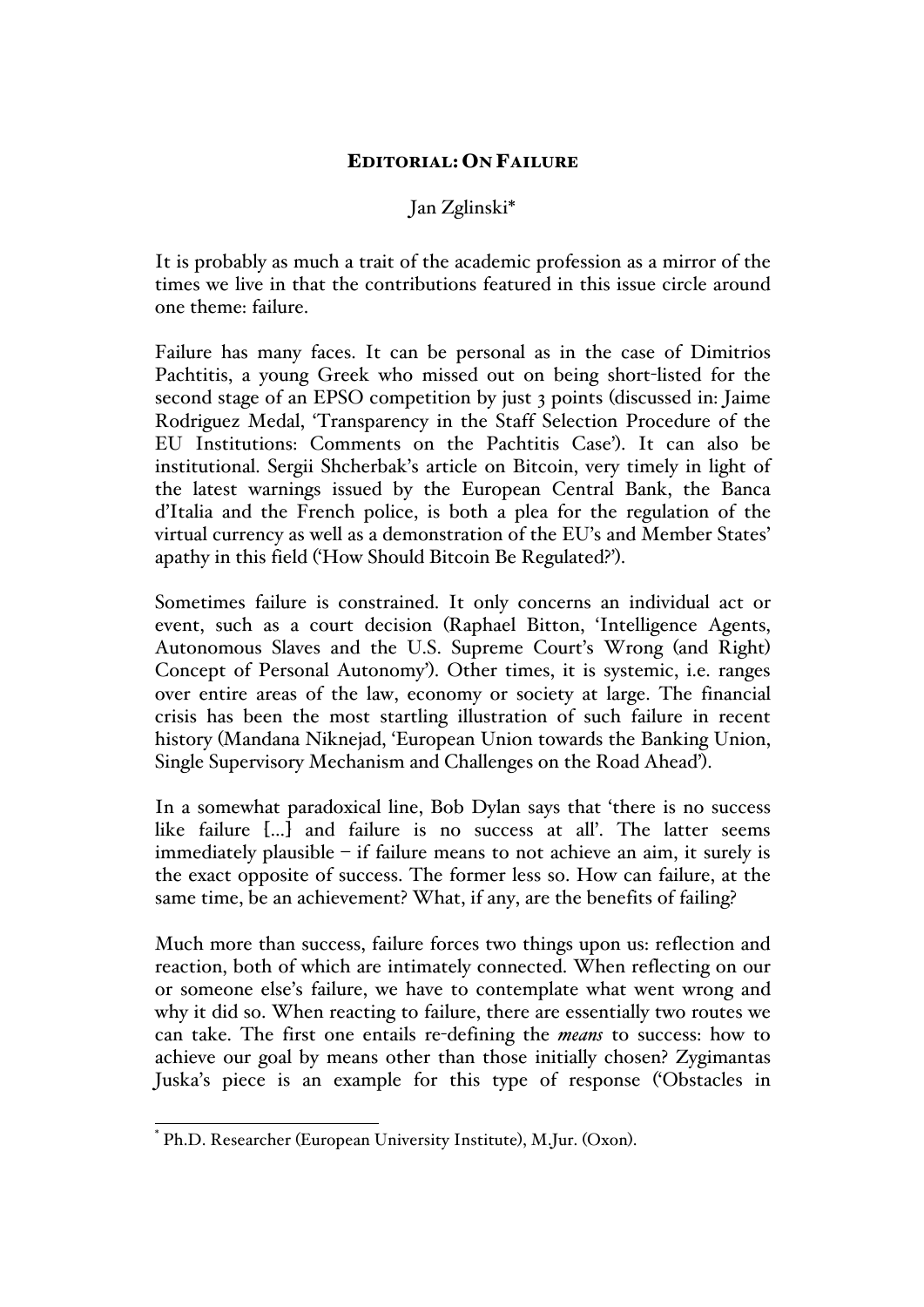European Competition Law Enforcement: A Potential Solution from Collective Redress'). Given the ineffectiveness of traditional techniques of enforcement in EU competition law, he suggests the introduction of collective action as an alternative instrument. The aim remains the same, ie the fight against anti-competitive behaviour; it is the means that change.

The second route is more challenging, yet also potentially more rewarding. It entails re-defining the *meaning* of success. Failure can serve as an occasion to critically examine whether our initial goals were worth pursuing in the first place. One might feel reminded of Hannah Arendt:

The disappearance of prejudices simply means that we have lost the answers on which we ordinarily rely without even realizing they were originally answers to questions. A crisis forces us back to the questions themselves and requires from us either new or old answers, but in any case direct judgments.<sup>1</sup>

What seemed appealing initially might, upon closer inspection, not look so attractive anymore. Our original aim might, however, also survive our questioning, based on reasons old and new. Re-affirming this aim, in spite of the experience of failure, might, perhaps ironically, render our conviction even firmer. It is the reflective process, rather than the actual result, that is crucial. The response to the recent financial crisis, in this light, will seem deplorable to many. The collapse of the banking sector, the dramatic shortage in public resources (and the resulting need to prioritize) and mass unemployment presented an excellent yet largely missed opportunity to re-think important issues such as social welfare, equality and the mechanisms underlying our economic systems. Instead of contemplating the present-day meaning of success, we concentrated on the means to achieve what might be an already out-dated understanding of it.

## I. BOARD: CHANGE AND CONTINUITY

Before I leave the reader to explore the content of this issue, a few words on some major changes in the masthead. Tiago Andreotti, Javier Alexis Galán Avila and Rebecca Schmidt have left the editorial board. I want to take this opportunity to thank them for the excellent work they have done, the fruits of which are a series of first-rate EJLS issues as well as the successful completion of what has been a long-term project of the journal: the new webpage, which finally gives us a new digital face. The new board members, namely Lucila Almeida (Managing Editor), Emma Linklater (Executive Editor), Afroditi Marketou (Head of Section Comparative Law)

<sup>&</sup>lt;sup>1</sup> Hannah Arendt, *Between Past and Future* (Penguin 1977) 174.